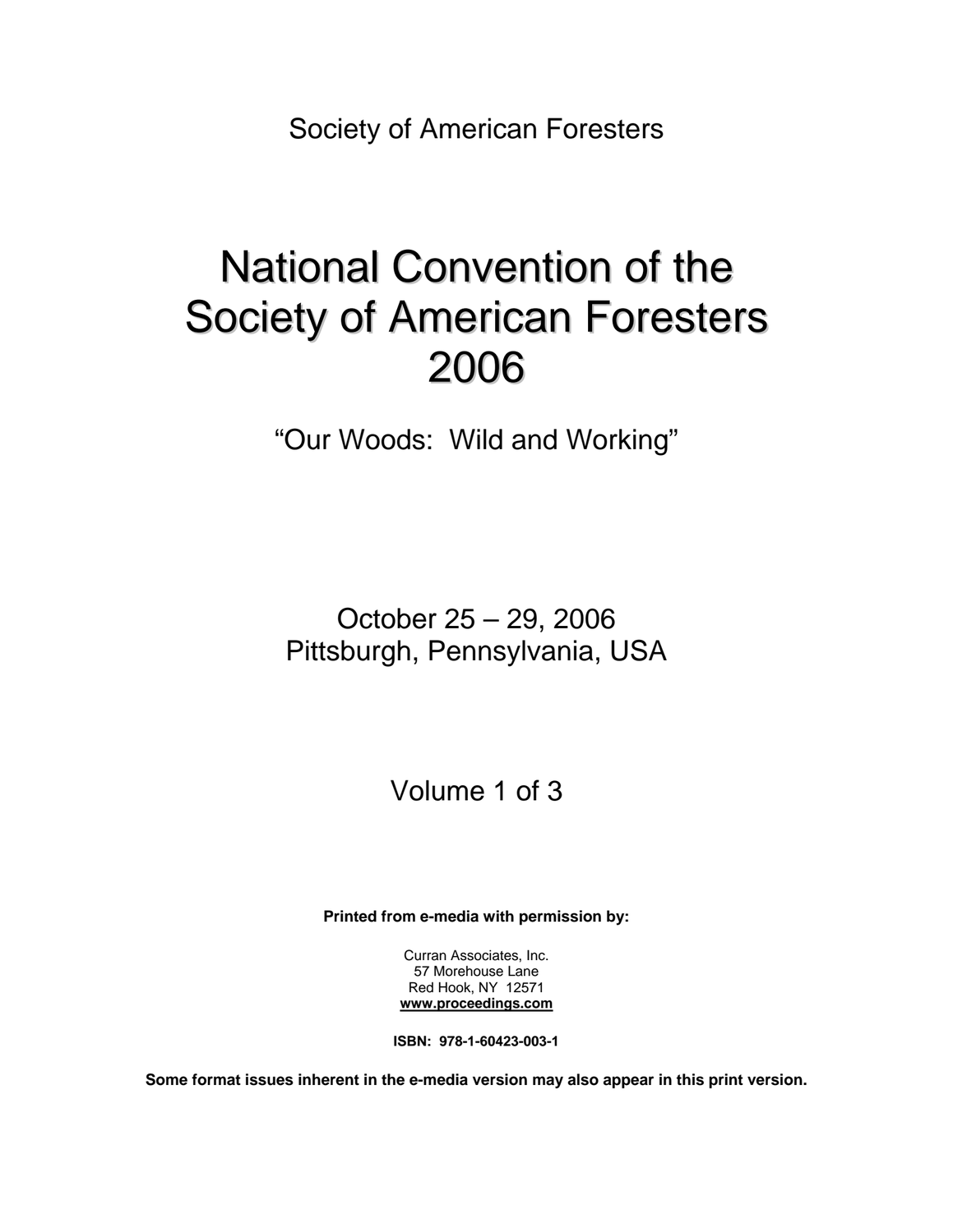### Society Of American Foresters

#### National Convention of the Society of American Foresters 2006

## **TABLE OF CONTENTS**

#### **Volume 1**

| The Woodland Fish And Wildlife Educational Group In Oregon And Washington  1<br>Donald Hanley, James Reeb, Ron Shay                                                                           |     |
|-----------------------------------------------------------------------------------------------------------------------------------------------------------------------------------------------|-----|
| Wildlife Responses To Logging On Non-Industrial Private Forestlands In Virginia 11<br>Todd S. Fredericksen                                                                                    |     |
| Forest Certification And Nonindustrial Private Forest Landowners: Who Will<br>David C. Mercker, PhD, Donald G. Hodges, PhD                                                                    |     |
| James Coufal                                                                                                                                                                                  |     |
| Patterns Of Wet Nitrogen Deposition In Forested And Mixed Land Use<br>Heather E. Golden, Elizabeth W. Boyer, René H. Germain                                                                  |     |
| The Liberia Forest Concession Review: A Case Study In "Blood Timber" And The<br>Oliver E. Pierson, Robert D. Simpson, James Rochow                                                            |     |
| Preliminary Steps To Developing Old-Growth Policy For Idaho's State Forest<br>Gabrielle Feldman                                                                                               |     |
| Financial Incentives For Practicing Sustainable Forestry On Private Forest Lands  145<br>Michael G. Jacobson, Thomas J. Straka, John L. Greene, Michael A. Kilgore,<br>And Stephen E. Daniels |     |
| Logging Railroads In The Sunshine State: Hauling Naval Stores, Logs, And<br><b>Edward Barnard</b>                                                                                             |     |
| Globalizing Forestry Education Through International Collaboration  178<br>Susan E. Moore, Erin O. Sills, H. Lee Allen, Doug Frederick                                                        |     |
| Michael Ter-Mikaelian, Stephen Colombo, Jiaxin Chen                                                                                                                                           |     |
| Edward J. Kamholz                                                                                                                                                                             |     |
| A Forum For Market Solutions For Sustaining Washington's Working Forests  271<br>Brian J. Boyle, B. Bruce Bare                                                                                |     |
| Miriam L.E. Steiner Davis, J. Mark Fly                                                                                                                                                        | 280 |
| Dick Hopkins, Pam Phillips, Jen Wren                                                                                                                                                          |     |
| <b>Managing Wicked Environmental Problems: Integrating Public Participation And</b><br>Peter J. Balint, Ronald E. Stewart, Anand Desai, Lawrence C. Walters                                   |     |
| American Chestnut Restoration Research: A Genetic And Silvicultural Approach  334                                                                                                             |     |

*S.L. Clark, C.J. Schweitzer, L.D. Dimov*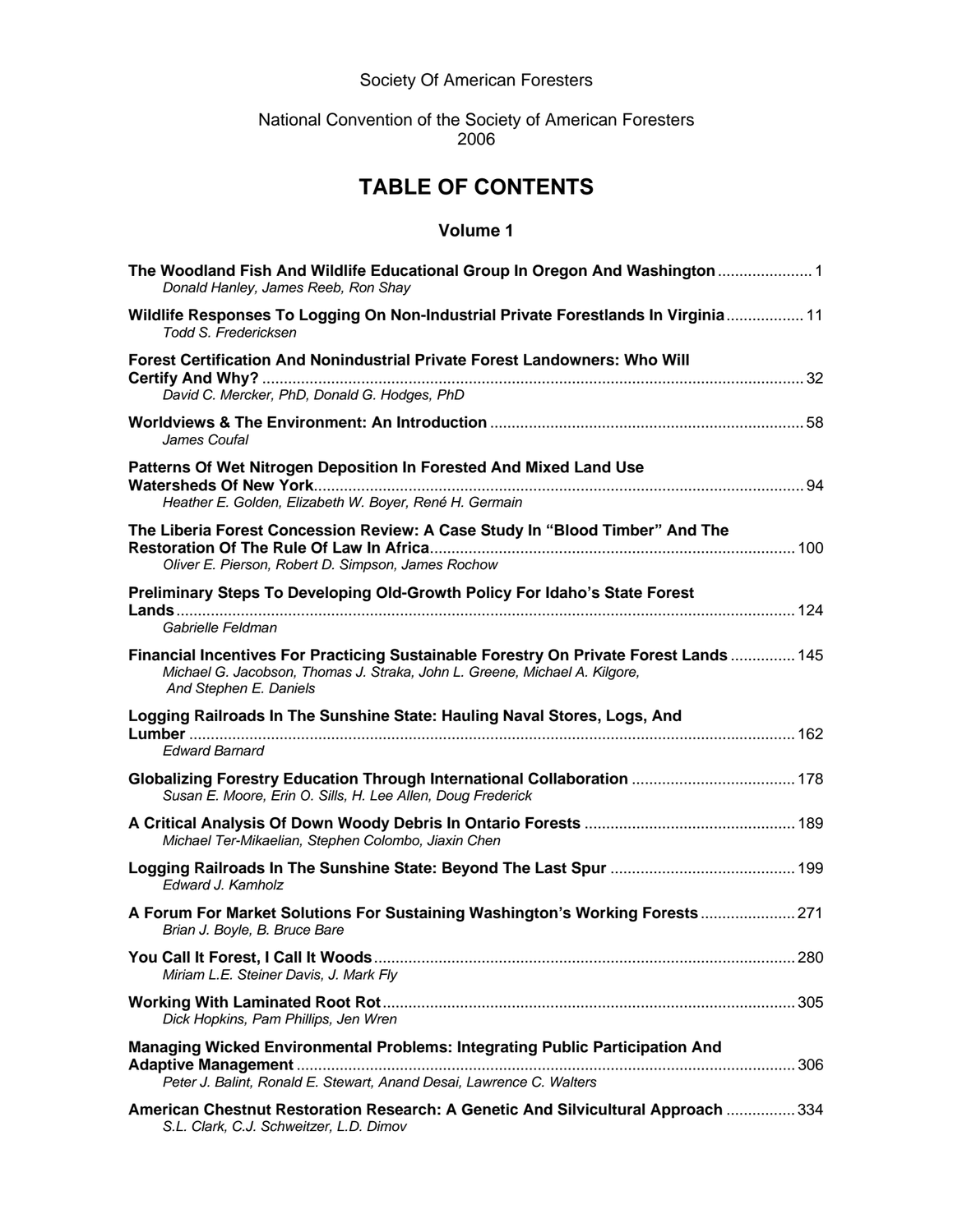| Lawrence P. Phillips, Jennifer J. Carlo                                                                                                                                                                                             |  |
|-------------------------------------------------------------------------------------------------------------------------------------------------------------------------------------------------------------------------------------|--|
| Straightforward Use Of Satellite Data In Geographic Information Systems To<br>Andrew Lister, Tonya Lister                                                                                                                           |  |
| Incorporating Non-Native Invasive Species Into The SILVAH Expert System 393<br>Carlen M. Emanuel, Pete Knopp, Rick L. Miller                                                                                                        |  |
| Kenneth M. Laustsen                                                                                                                                                                                                                 |  |
| Urban Forests After Hurricane Katrina And Rita: Damage Assessment And                                                                                                                                                               |  |
| Zhu Hua Ning, Kamran Abdollahi                                                                                                                                                                                                      |  |
| General Use Herbicides To Control Invasive Honeysuckle In Forest Stands 412<br>G. Andrew Barthol                                                                                                                                    |  |
| The Appalachian Regional Reforestation Initiative And The Forestry Reclamation<br>Patrick N. Angel, Dr. James Burger, Dr. Donald Graves                                                                                             |  |
| Evaluation Of Tree Response To Low Compaction Surface Reclamation 425<br>Patrick N. Angel, , Dr. Donald Graves, Dr. Christopher Barton, Dr. Richard C. Warner,<br>Dr. Paul W. Conrad, Dr. Richard J. Sweigard, Dr. Carmen Agouridis |  |
| What Makes Upland Settlement Program Successful In Reducing Land<br>Degradation And Improving Rural Livelihood? A Bangladeshi Case Study  429<br>Tapan Kumar Nath, Inoue Makoto                                                     |  |
| Tony G. Johnson                                                                                                                                                                                                                     |  |
| Richard A. Johnstone                                                                                                                                                                                                                |  |
| The Ecological Significance Of The Herbaceous Layer In Forest Ecosystems  508<br>Frank S. Gilliam                                                                                                                                   |  |
| <b>Volume 2</b>                                                                                                                                                                                                                     |  |
| Vegetation Management Alternatives In Young Plantations: An Integrated<br><b>Azim Mallik</b>                                                                                                                                        |  |
| John T. Harrington, Joseph P. Hereford Jr., George Duda, Daniel Ryerson, Jim Youtz                                                                                                                                                  |  |

| <u>JUM T. Hamnytun, JUSEDITT. HEIEIULU JI., OEUIYE DUYA, DAMEI IYYEISUN, JIM TUULL</u>                                                                       |      |
|--------------------------------------------------------------------------------------------------------------------------------------------------------------|------|
| Impact Of The Railroads On The Lumber Industry In The Southwestern 577<br>John T. Harrington, Joseph P. Hereford Jr., George Duda, Daniel Ryerson, Jim Youtz |      |
| Alan S. Mills, Robert E. Pfister                                                                                                                             | .586 |
| Mike Hancharick                                                                                                                                              |      |
| Georgia Peterson, Karen Potter-Witter                                                                                                                        |      |
| Ralph D. Nyland                                                                                                                                              |      |
| Paul B. Hamel                                                                                                                                                |      |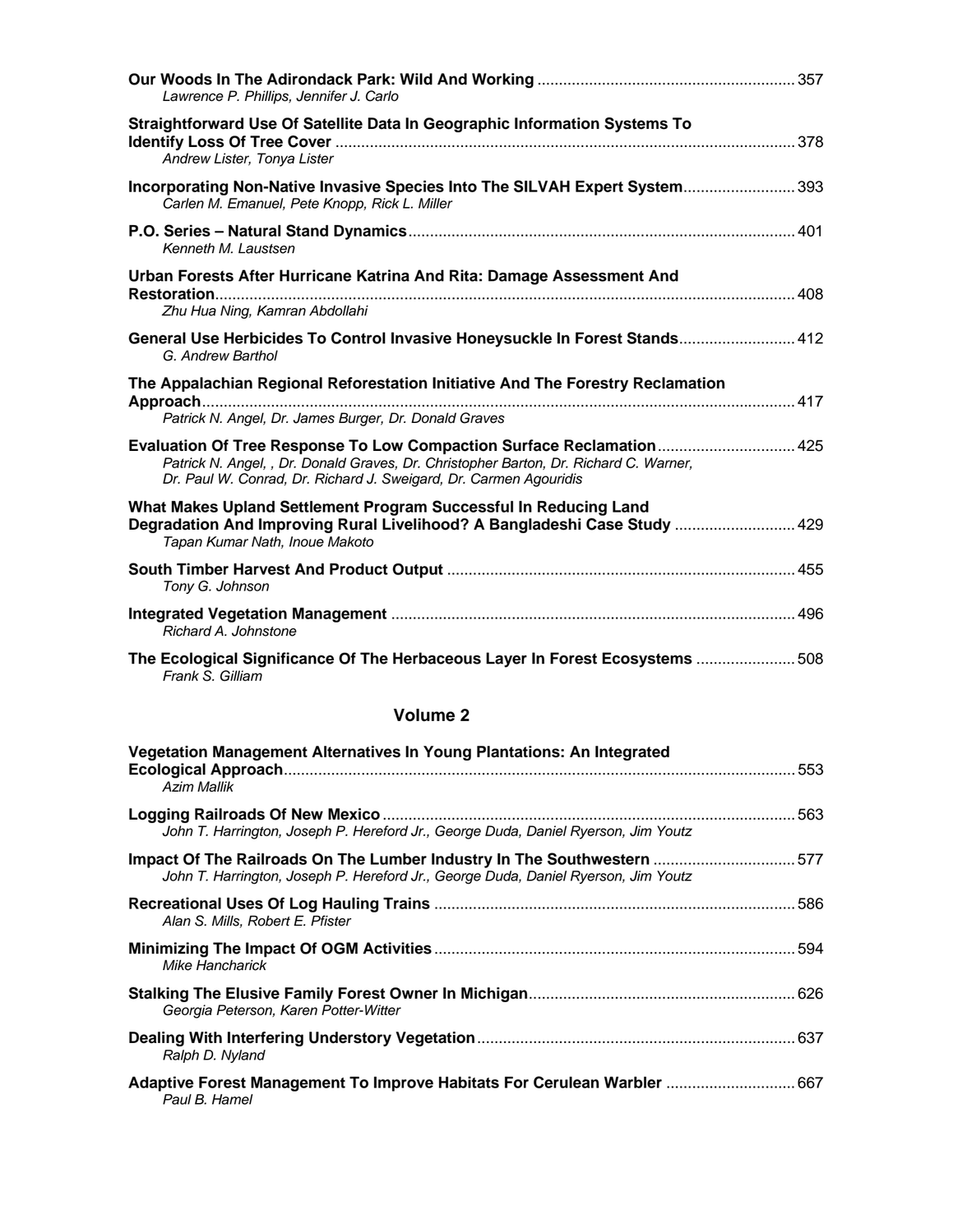| Fitting Fire Into The Oak Regeneration Process: What Works And What Doesn't 692<br>Patrick Brose, Thomas Schuler, Jeffrey Ward                                                                                                                                                        |  |
|---------------------------------------------------------------------------------------------------------------------------------------------------------------------------------------------------------------------------------------------------------------------------------------|--|
| Characterizing Fragmented And Contiguous Forests Using FIA Data And GIS  696<br>Randall S. Morin, Rachel Riemann, Andrew Lister, Tonya Lister, Matt Tansey                                                                                                                            |  |
| Utilization Of Woody Biomass And Opportunities For The Creation Of Bio-Energy  712<br>Edmund Gee, Catherine Mater, Elaine Zieroth, Robert Davis                                                                                                                                       |  |
| Fred Hain, Vic Mastro, And Dan Herms                                                                                                                                                                                                                                                  |  |
| Sue A. Thompson, Paul Lyskava                                                                                                                                                                                                                                                         |  |
| Measuring The Biological And Economic Effects Of Wildlife Herbivory On<br>Afforested Carbon Sequestration Sites In The Lower Mississippi Alluvial Valley 824<br>Daniel C. Sumerall, Donald L. Grebner, Jeanne C. Jones, Keith L. Belli, Stephen C. Grado,<br><b>Richard P. Maiers</b> |  |
| Variables Influencing The Rate Of Vegetative Spread Of Cogongrass Into Pine                                                                                                                                                                                                           |  |
| John D. Prevost, Donald L. Grebner, Jeanne C. Jones, Stephen C. Grado, Keith L. Belli,<br>John Byrd                                                                                                                                                                                   |  |
| Wayne Myers, PhD                                                                                                                                                                                                                                                                      |  |
| Certificate Course In Ecosystem Silviculture: A Next Step In Utilizing The<br>Louise Levy                                                                                                                                                                                             |  |
| <b>Mark Twery</b>                                                                                                                                                                                                                                                                     |  |
| Pete Knopp, Susan Stout                                                                                                                                                                                                                                                               |  |
| Aaron Hohl, Andrew Niccolai, Chad Oliver, Jim Mccarter, Chris Nelson                                                                                                                                                                                                                  |  |
| Role Of Coarse Woody Material In Regenerating Eastern Northern Conifer<br>Jamie Weaver, Laura Kenefic, John Brissette, Robert Seymour                                                                                                                                                 |  |
| MIWILD And Miwildhab2: Decision Support Tools For Evaluating Wildlife Habitat<br>Linda E. Thomasma, Scott Thomasma, Mark Twery                                                                                                                                                        |  |
| Recovery Following Severe Wildfire In The New Jersey Pine Barrens  918<br>Nick Skowronski, Kenneth Clark, John Hom, Ross Nelson, Robert Somes                                                                                                                                         |  |
| Long-Term Research On Classical Silvicultural Approaches In The Acadian<br>John C. Brissette, Marc Saunders, Laura S. Kenefic, Paul E. Sendak                                                                                                                                         |  |
| <b>Restoration Planning, Implementation, And Results Of A Smelter-Affected</b><br>Dennis L. Mengel, William Adams                                                                                                                                                                     |  |
| Oak Shelterwood A Silvicultural Tool For Successfully Regenerating Oaks  947<br>Jeff Springer, Dylan Dillaway, David Loftis                                                                                                                                                           |  |
| Evaluation Of Tree Height Measurement Accuracy Using FIA And Lidar Data 965<br><b>Demetrios Gatziolis</b>                                                                                                                                                                             |  |
| Ara Erickson, Luke Rogers, Gordon Bradley, Lindsay Malone, Alicia Robbins                                                                                                                                                                                                             |  |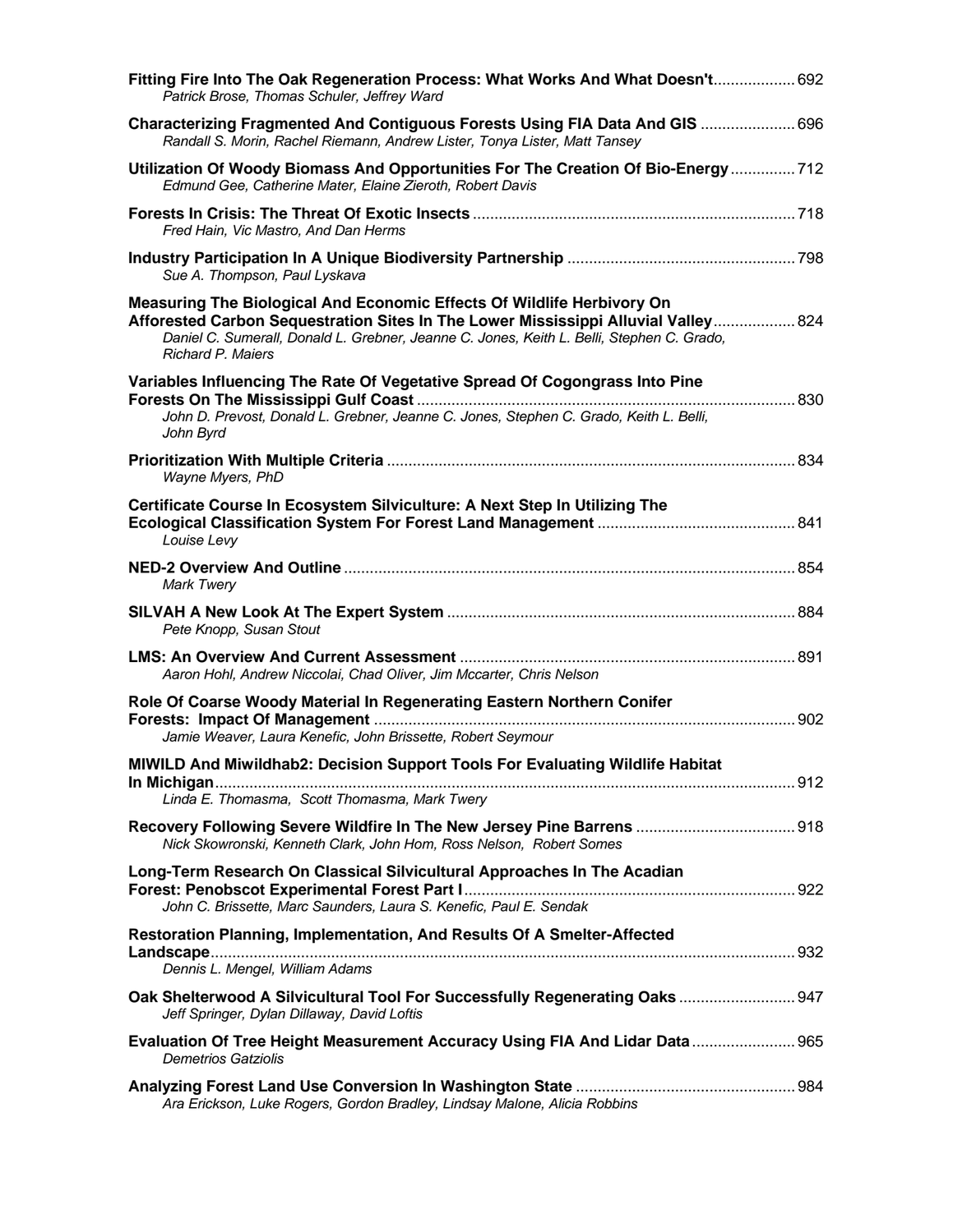| Understanding The Determinants Of Forest Land Change: A Case Of The                                                                                                                                                                   |
|---------------------------------------------------------------------------------------------------------------------------------------------------------------------------------------------------------------------------------------|
| Neelam C. Poudyal, Seong-Hoon Cho, Donald G. Hodges                                                                                                                                                                                   |
| Research Forests And Managerial Perceptions Of "Green" Certification  1025<br>Alicia Robbins                                                                                                                                          |
| <b>Local Calibration Of The Forest Vegetation Simulator Using Custom Inventory</b><br>John D.Shaw, Giorgio Vacchiano, R. Justin Derose, April Brough, Antonin Kusbach,<br>James N. Long                                               |
| Crop Tree Release A Ten Year Demonstration Project In Southern Ohio 1041<br>Lee A. Crocker                                                                                                                                            |
| The Response 0f Forest Watersheds In The Adirondack Region Of New York To<br><b>Changes In Acidic Deposition</b><br>Charles Driscoll, Kimberley M. Driscoll1, Jing Zhai, Richard Warby, Karen Roy,<br>Timothy Sullivan, Jerry Jenkins |
| Technology Advancement In Land Management Planning: Dual-Edged Sword 1049<br>Pete Bettinger,                                                                                                                                          |
| Doug Rushton                                                                                                                                                                                                                          |
| Web-Based Forest Management Guides For The North Central Region 1057<br>Grant M. Domke, Alan R. Ek, Brian Palik, Mike Kilgore, Steve Katovich, Sarah R. Finley                                                                        |
| <b>Volume 3</b>                                                                                                                                                                                                                       |
| Verification Of Forestry Carbon Offsets Under US Greenhouse Gas Programs 1062                                                                                                                                                         |

| John C. Shideler, PhD                                                                                                     |
|---------------------------------------------------------------------------------------------------------------------------|
| R. Alex Day                                                                                                               |
| Changes In The Oak Resource In The Mid-Atlantic States (DE, MD, NJ, PA, And<br>Richard H. Widmann, William H. Mcwilliams, |
| Community-Based Forestry In Haiti: Overcoming Extreme Erosion And Poverty 1122<br>S.D. Sprenkle                           |
| Forest-Based Economic Development In Arkansas: Strategies To Meet The<br>Matthew H. Pelkki                                |
| Partnerships For Place-Based Conservation Education In The USDA Forest<br>Donald E. Howlett, Safiya Samman                |
| Authors Name Not Available                                                                                                |
| <b>Paul Pingrey</b>                                                                                                       |
| Getting Past The Who And How Many To The How And Why In USDA Forest<br>Anthony V. Scardina, Michael J. Mortimer           |
| Sanford S. Smith, James C. Finley, And Gary J. San Julian                                                                 |
| Acid Deposition To Forest Soils: Consequences For Pennsylvania Forests 1237<br>J. Lynch                                   |